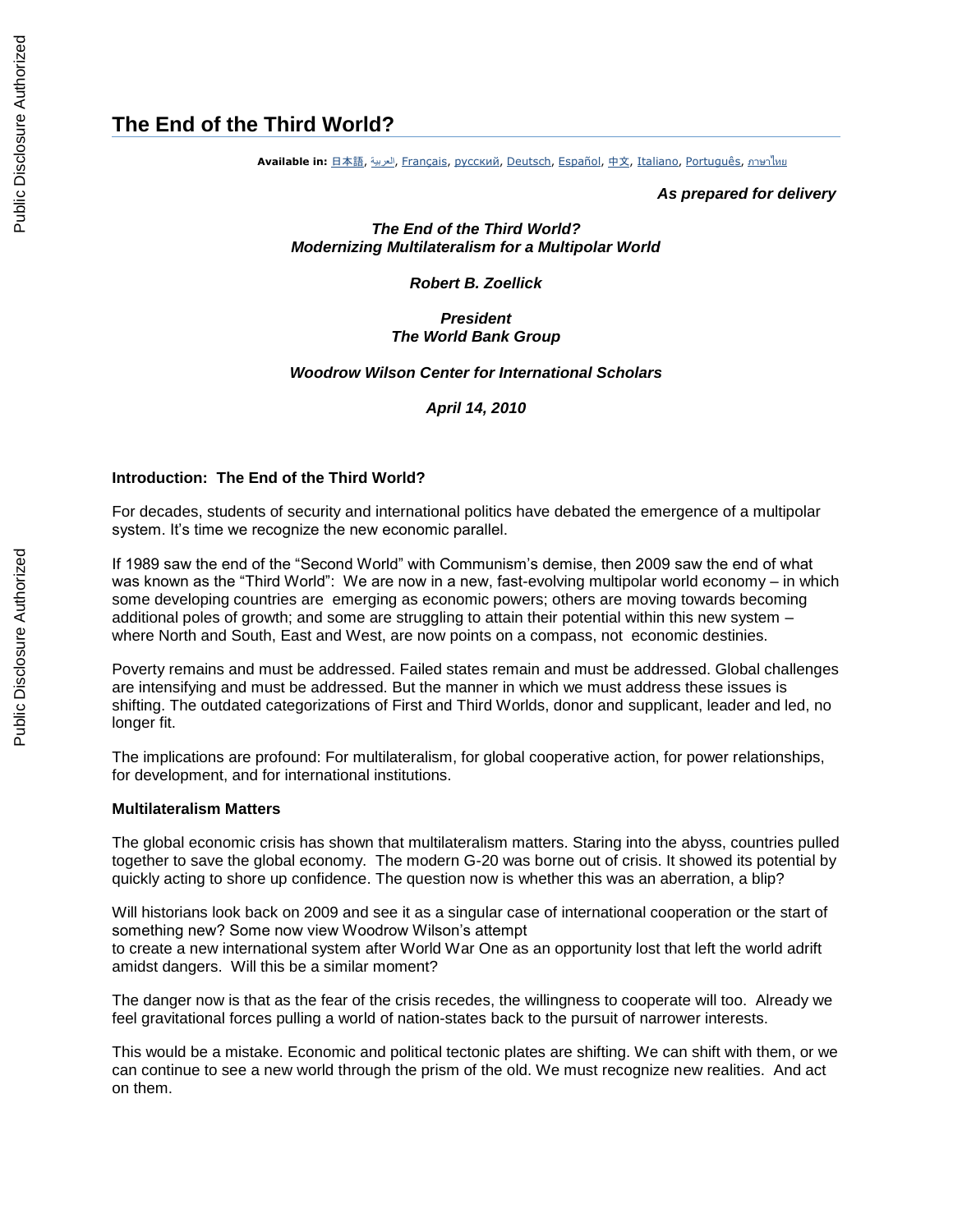# **What is Different? New Sources of Demand**

# What is different?

The developing world was not the cause of the crisis, but it could be an important part of the solution. Our world will look very different in 10 years, with demand coming not just from the United States but from around the globe.

Already we see the shifts. Asia's share of the global economy in purchasing power parity terms has risen steadily from 7 percent in 1980 to 21 percent in 2008. Asia's stock markets now account for 32 percent of global market capitalization, ahead of the United States at 30 percent and Europe at 25 percent. Last year, China overtook Germany to become the world's biggest exporter. It also overtook the United States to become the world's largest market for cars.

Import numbers tell a revealing story: the developing world is becoming a driver of the global economy. Much of the recovery in world trade has been due to strong demand for imports among developing countries. Developing country imports are already 2 percent higher than their pre-crisis peak in April 2008. In contrast, the imports of high-income countries are still 19 percent below that earlier high. Even though developing world imports are about half of the imports of high-income countries, they are growing at a much faster rate. As a result, they accounted for more than half of the increase in world import demand since 2000.

# **New Poles of Growth**

The world economy is rebalancing. Some of this is new. Some represents a restoration. According to Angus Maddison, Asia accounted for over half of world output for 18 of the last 20 centuries. We are witnessing a move towards multiple poles of growth as middle classes grow in developing countries, billions of people join the world economy, and new patterns of integration combine regional intensification with global openness.

This change is not just about China or India. The developing world's share of global GDP in purchasing power parity terms has increased from 33.7 percent in 1980 to 43.4 percent in 2010. Developing countries are likely to show robust growth rates over the next five years and beyond. Sub-Saharan Africa could grow by an average of over 6 percent to 2015 while South Asia, where half the world's poor live, could grow by as much as 7 percent a year over the same period.

Southeast Asia has become a middle income region of almost 600 million people, with growing ties to India and China, deepening ties with Japan, Korea, and Australia, and continuing links through global sourcing to North America and Europe.

The Middle East region is an important source of capital for the rest of the world, and increasingly a business-service hub between Asia – East and South – and Euro-Africa. Gross official reserves of the Gulf Cooperation Council countries were over \$500 billion at the end of 2008, with estimates of sovereign wealth fund assets of as much as \$1 trillion. If the Maghreb can move beyond historical fault lines, it can be part of a Euro-Med integration linked to both the Mideast and Africa.

In the Latin American and Caribbean region, 60 million people were lifted from poverty between 2002- 2008 and a growing middle class boosted import volumes at an annual rate of 15 percent.

# **Africa as a Potential Pole of Growth**

Tectonic plates could shift further. Africa missed out on the manufacturing revolution that lifted East Asia's economies out of poverty and into prosperity. But Africa no longer needs to be left behind.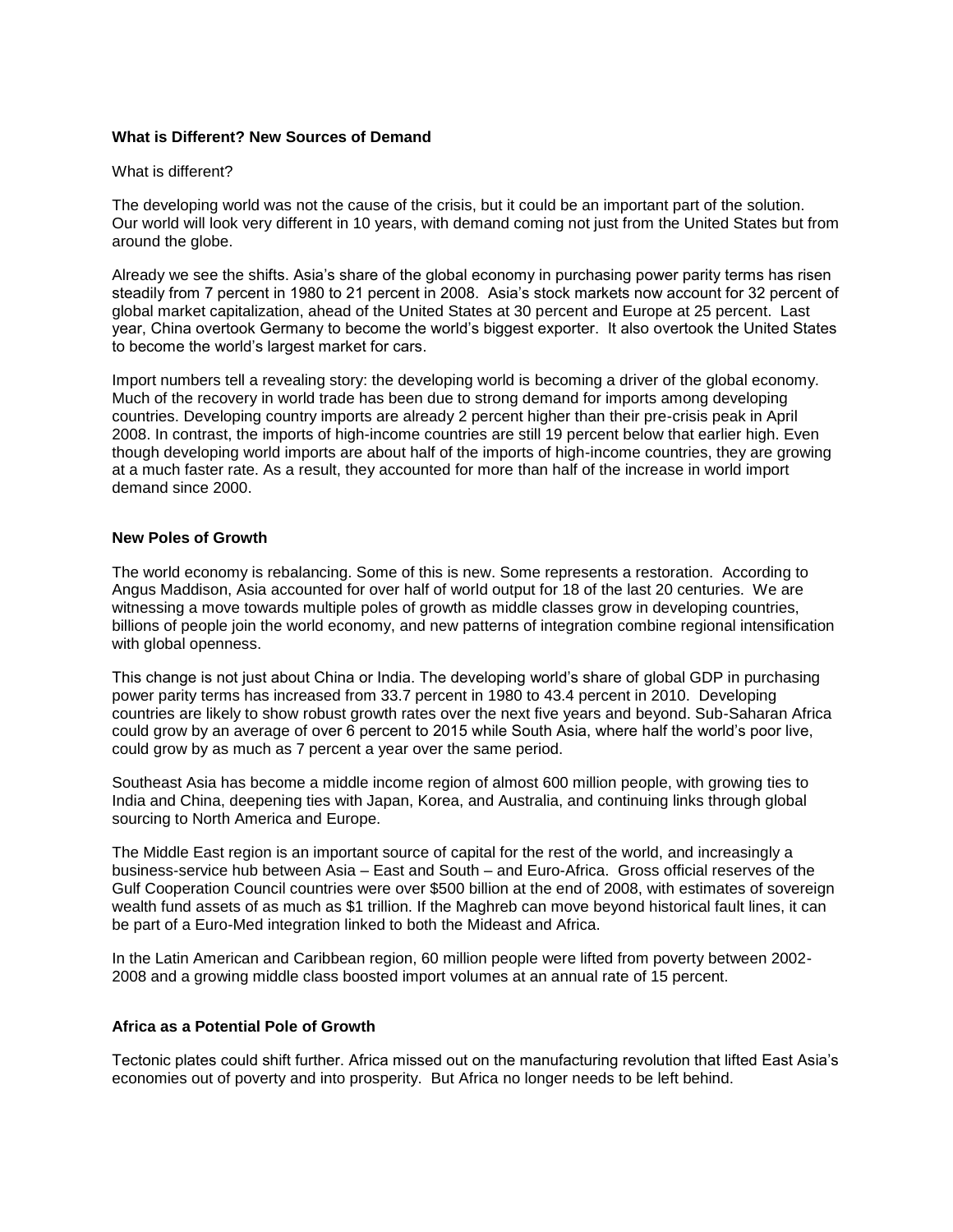Today, in many African countries even small, inexpensive items, such as soap or slippers, or basic tools or consumer goods, are imported. If Africans remove the barriers to producing these goods domestically and to local entrepreneurship, while creating conditions for outside investors to shift production to Africa, then African development could begin to look very different. Unlike past failed efforts to favor importsubstitution interests behind protectionism, this approach can capture benefits from regional integration within global markets.

What would it take? As a first step, the 80 percent of Africans earning \$2 a day or less need to earn enough income so they will be able to buy basic consumer goods. Agriculture is the main source of jobs and an early opportunity to boost productivity and income. To do so, investment is needed all across the agricultural value chain: property rights; seeds; irrigation; fertilizer; finance; basic technologies; storage and getting product to market. Since about two-thirds of African farmers are women, we need to help them get legal and property rights, and access to services.

With slightly higher incomes and living standards, local manufacturers can target or customize for the local market, and eventually for export.

To grow further, Africans need the things that Europe and Japan needed after World War Two: infrastructure; energy; integrated markets linked to a global economy; and the conditions for a vibrant private sector. These public goods will foster much more than local manufacturing.

Today's shifts open new opportunities. As the global crisis hit, some Chinese recognized that it was time to move beyond toys and footwear; China could move up the value chain, increase wages and consumption, and expand its "harmonious society." Chinese companies, in turn, could move lower valueadded manufacturing elsewhere, including to Africa, following China's resource developers and construction enterprises.

Chinese companies can be encouraged to relocate manufacturing for both domestic production and export. These manufacturers bring know-how, machinery, as well as access to marketing and distribution networks. The World Bank is working with Africans and Chinese to create industrial zones.

Early investors are sensing the promise in Africa and are not dissuaded by the risks – after Lehman Brothers and Greece, investors know developed markets can be risky, too.

Changes in government policies can create opportunities for private sector growth, which in turn offers services to other entrepreneurs. In the ten years to 2008, the private sector has invested more than \$60 billion in information and communications technology in Africa; 65 percent of Africans are now within reach of wireless voice services, and there are 400 million mobile phones in use in Africa.

IFC, the World Bank Group's private sector arm, is helping catalyze this business revolution. A new IFC equity fund has attracted \$800 million from sovereign wealth and pension funds to invest in companies in Africa, Latin America and the Caribbean.

# **Economic Shifts Mean Potential Power Shifts**

Increased income and growth in the developing world means increasing influence. The old world of fireside chats among G-7 leaders is gone. Today's discussion requires a big table to accommodate the key participants, and developing countries must have seats at it.

Last year's G-20 Summit at Pittsburgh recognized that change. But it will take more than words on paper. Woodrow Wilson's words on paper did not realize their lofty ideals. Arranging a new sharing of responsibilities among mutual stakeholders in international systems will not be easy. But happen it must. The failure of 1919 led to countries that could not cooperate in 1929 and the start of a new war in Europe in 1939.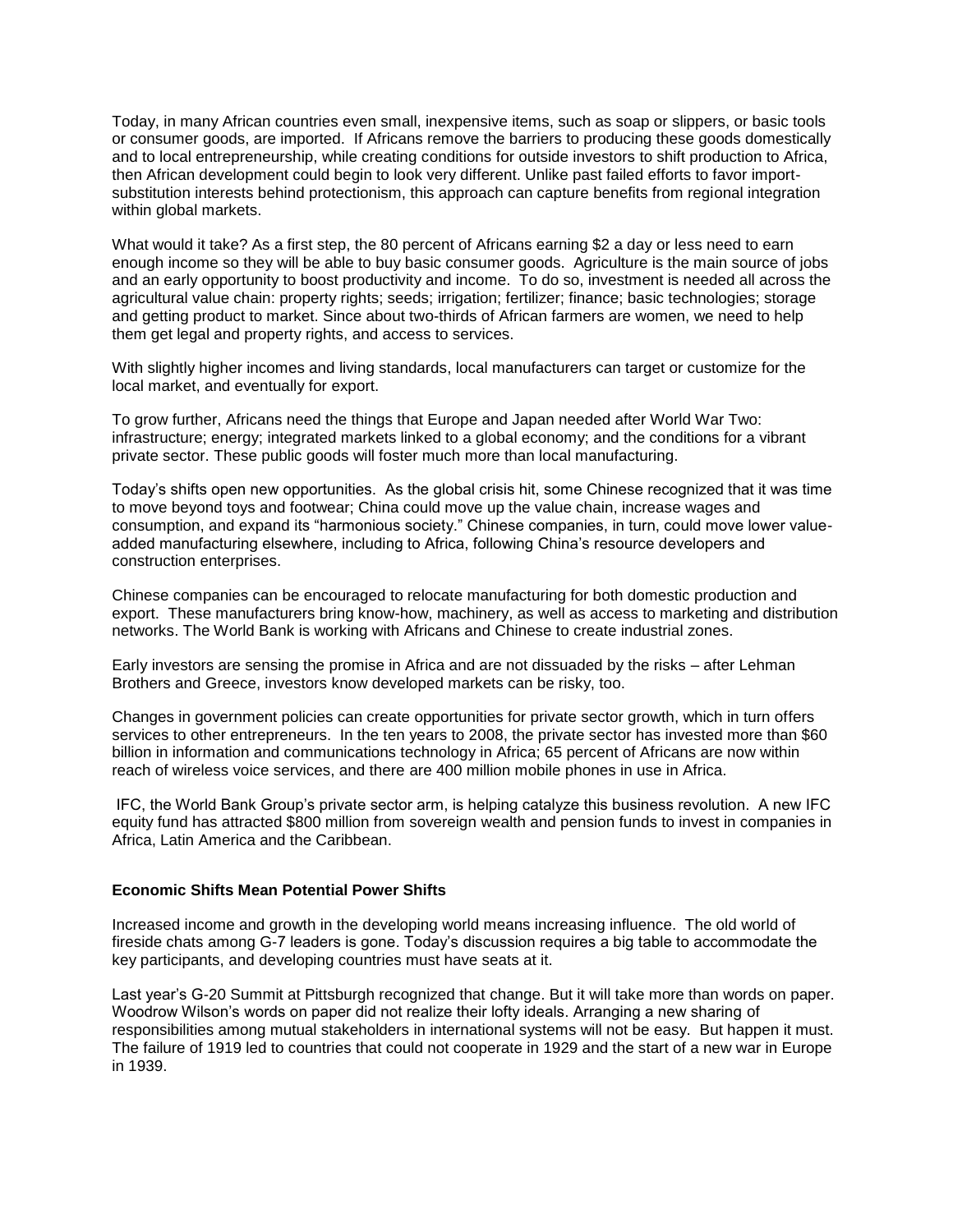Today, we already see the strains. The Doha World Trade Organization round and the climate change talks in Copenhagen revealed how hard it will be to share mutual benefits and responsibilities between developed and developing countries. Those debates also exposed the diversity of challenges faced by different developing countries.

If it is no longer possible to solve big international issues without developing and transition country involvement, it is also no longer possible to presume that their biggest members, the so-called BRICs -- Brazil, Russia, India and China -- will represent all.

And this will be the case for a host of other looming challenges: water; diseases; migration; demographics; and fragile and post-conflict states.

In discovering a new forum in the G-20, we must be careful not to impose a new, inflexible hierarchy on the world. Instead, the G-20 should operate as a "Steering Group" across a network of countries and international institutions. It should recognize the interconnections among issues and foster points of mutual interest. This system cannot be hierarchical, and it should not be bureaucratic. It also must prove effective by getting things done.

# **The Danger of Geo-Politics as Usual**

The danger of the political gravity dragging countries back to the pursuit of narrow interests is that we address this changing world through the prism of the old G-7; developed country interests, even if wellintentioned, cannot represent the perspective of the emerging economies. We cannot afford geo-politics as usual.

Nor can we retreat into an "Old Multilateralism" –a 19th Century Metternichian Congress of Vienna solution–that seeks to resist change. A "New Geopolitics of Multipolar Economy" needs to share responsibility while recognizing different perspectives and circumstances, so as to build more mutual interests.

# **Financial Reform**

Take financial reform: the world has paid a big price for the breakdowns of the global financial system in lost jobs and ruined lives.

Of course we need better financial regulation, with stronger capital, liquidity, and supervisory standards. A new supervisory framework should consider systemic risks, reverse regulation that reinforces the ups and downs of cycles, consolidates supervision to avoid gaps, and considers inflation in asset prices as well as in goods and services.

But beware unintended consequences. We should not compound costs by encouraging financial protectionism or unfairly constraining financial services to the poor. Regulations agreed in Brussels, London, Paris or Washington might work for big banks in the developed world. But what about the smaller ones, whether in developed or developing countries?

These regulations could choke off the financial sector, innovation, and risk management in developing countries. They could make it harder to invest across national borders.

"Lend local" requirements could have the same effects as "buy local." "Local physical presence" requirements could thwart services just as they can choke trade. "Local liquidity" requirements could fragment global liquidity management and add huge costs without strengthening safety.

Derivatives now have a bad name. This is understandable when one remembers AIG. But derivatives are used by farmers in the American Midwest to protect against volatility in grain prices. Mexico used energy options to lock in a price for the oil that pays for much of the government's budget.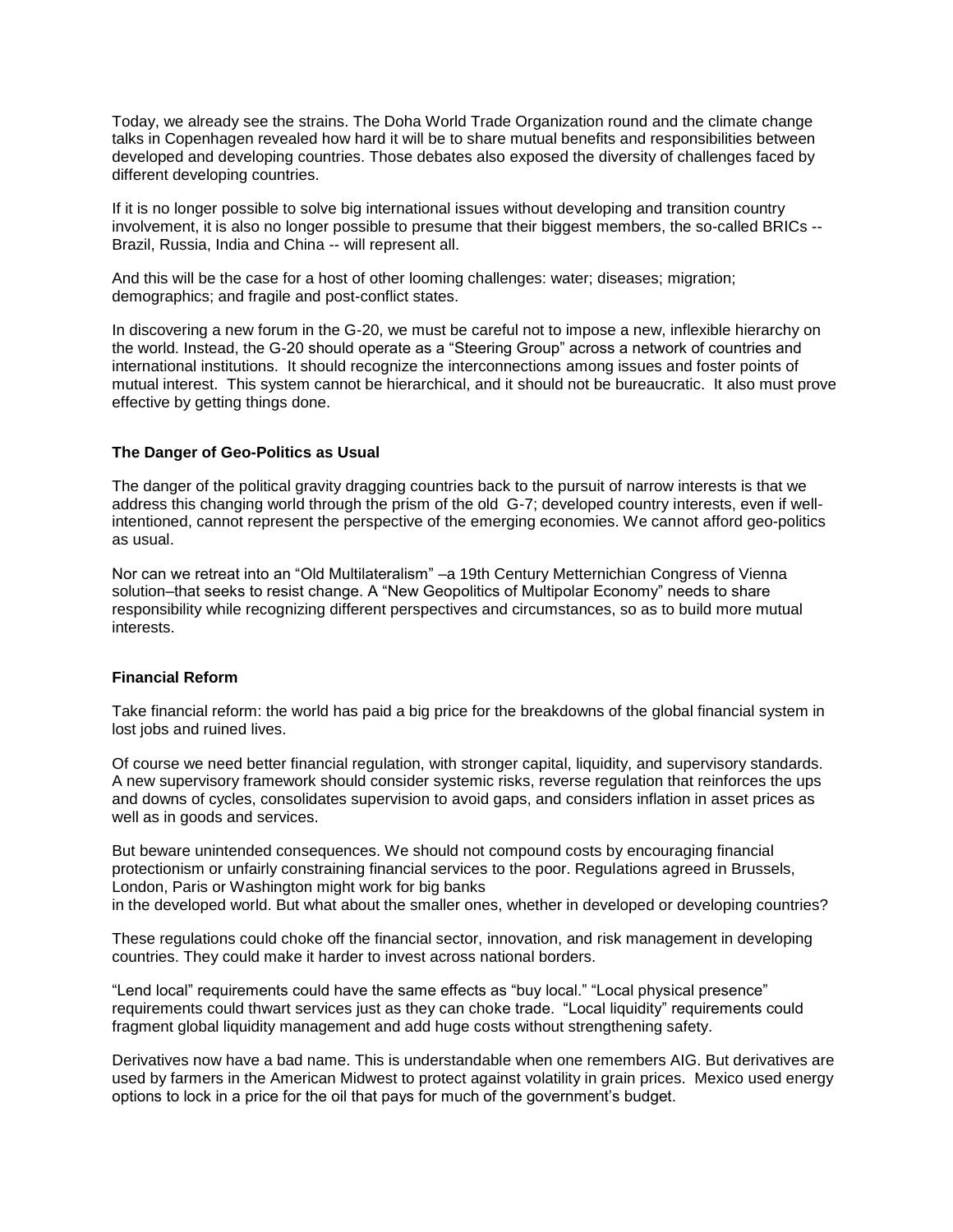The World Bank pioneered currency swaps, and uses swaps to protect against foreign exchange and interest rate risk. Our loans offer hedging opportunities to protect borrowers from foreign exchange or interest rate risk and even other risks such as droughts and catastrophes. By helping to develop local currency borrowing, linked to global markets, we helped shelter developing countries from the financial tidal waves of the recent crisis.

Financial innovation, when used and supervised prudently, has brought efficiency gains and protected against risk: the World Bank has pioneered livestock insurance for Mongolian herders; a Malawi weather derivative against drought; and the Caribbean catastrophe insurance pool. The latter gave Haiti an immediate \$8 million in January when its earthquake struck – faster money than from any other outside source.

As former President Zedillo of Mexico has cautioned, the problem for poor people is not too many markets, but too few: We need markets for microfinance or small and medium-sized enterprises, especially if run by women; markets to move, store, and sell goods; markets to save, insure, and invest.

Wall Street has exposed the dangers of financial innovation, and we need to take heed and serious actions. But development has shown its benefits. A G-7 populist prism can undercut opportunities for billions.

# **Climate Change**

Take climate change: The danger is that we take a rule book from developed countries to impose a onesize-fits-all model on developing countries. And they will say no.

Climate change policy can be linked to development and win support from developing countries for low carbon growth – but not if it is imposed as a straitjacket.

This is not about lack of commitment to a greener future. People in developing countries want a clean environment, too.

Developing countries need support and finance to invest in cleaner growth paths. 1.6 billion people lack access to electricity. The challenge is to support transitions to cleaner energy without sacrificing access, productivity, and growth that can pull hundreds of millions out of poverty.

Avoiding geo-politics as usual means looking at issues differently. We need to move away from the binary choice of either power or environment. We need to pursue policies that reflect the price of carbon, increase energy efficiency, develop clean energy technologies with applications in poorer countries, promote off-grid solar, innovate with geothermal, and secure win-win benefits from forest and land use policies. In the process, we can create jobs and strengthen energy security.

The developed world has prospered through hydro electricity from dams. Some do not think the developing world should have the same access to the power sources used by developed economies. For them, thinking this is as easy as flicking a switch and letting the lights burn in an empty room.

While we must take care of the environment, we cannot consign African children to homework by candlelight or deny African workers manufacturing jobs. The old developed country prism is the surest way to lose developing country support for global environment goals.

# **Managing for Crisis Response**

Take crisis response: in a world in transition, the danger is that developed countries focus on summits for financial systems, or concentrate on the mismanagement of developed countries such as Greece.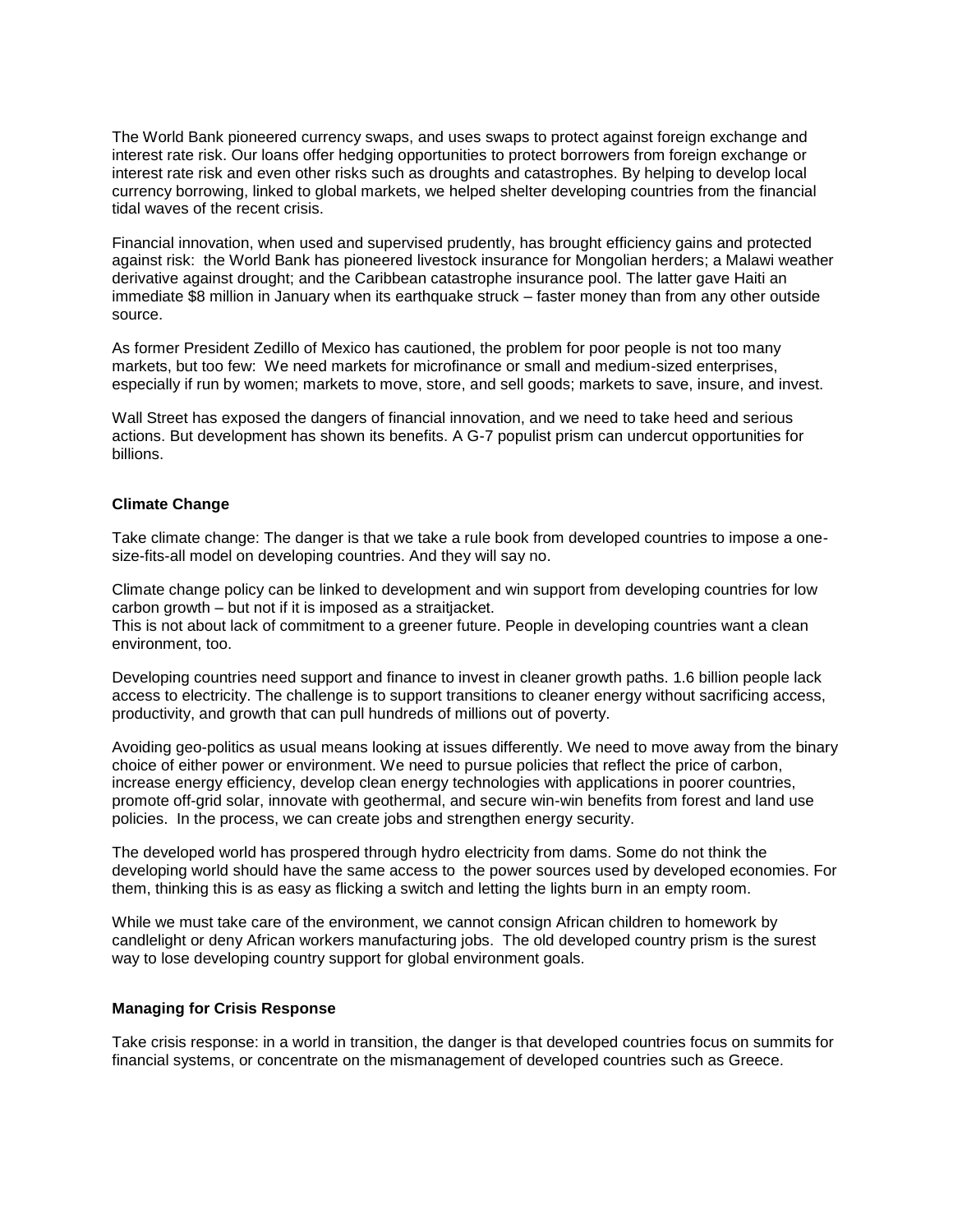Developing countries need summits for the poor. One lesson from this crisis is that effective safety nets prevented the loss of a generation – unlike the Asian crisis in the 1990s.

Hearing the developing country perspective is no longer just a matter of charity or solidarity: It is selfinterest. These developing countries are now sources of growth and importers of capital goods and developed countries' services.

Developing countries do not just want to discuss high debt in developed countries; they want to focus on productive investments in infrastructure and early childhood development. They want to free markets to create jobs, higher productivity, and growth. Many are exploring how to use the innovation and efficiency of private markets to help provide and maintain public sector infrastructure and services.

# **New Role for Rising Powers**

But modernizing multilateralism isn't all about developed countries learning to adapt to the needs of rising powers. With power comes responsibility.

Developing countries need to recognize that they are now part of the global architecture. They have an interest in healthy, dynamic, flexible international systems for finance, trade, movement of ideas and people, the environment-- and strong multilateral institutions.

We need to find points of mutual advantage, making reciprocal gain possible. At the same time, we must recognize domestic political constraints and local fears. We need accords that every leader can sell at home.

# **What Does this Changing World Mean for Development?**

What does this changing world mean for development?

Development is no longer just North-South. It is South-South, even South-North, with lessons for all with open minds. It is conditional cash transfer programs in Mexico being studied around the world. It's Indians in Africa explaining the so-called "white revolution" – that boosted milk production. It is a new world where developing countries are not only recipients but providers of aid and expertise. Nor is it about ideological panaceas, blue-prints, or one-size-fits all. In a multipolar economy, development is about pragmatism, learning from experience, recognizing how markets and business opportunities change, sharing ideas, and connecting knowledge, just as we connect markets, across innovative networks.

Nor is the future of development only about old concepts of aid: The sovereign and pension funds wanting to invest with the World Bank Group in Africa represent a new form of financial intermediation. This is not charity. This is investment looking for good returns. IFC is helping to lower information barriers and cut transaction costs. It is our aim to do nothing less than revolutionize financial flows to developing countries

### **Modernizing Multilateral Institutions**

How will we manage a "new geopolitics for a multipolar economy" where all are fairly represented in Associations for the Many, not Clubs for the Few?

If the tectonic plates are shifting, multilateral institutions must shift too. The crisis has shown the possibilities of international cooperation, but it has also underscored the need to modernize and strengthen multilateral institutions to reflect a different world.

The new world requires identifying mutual interests, negotiating common actions, and managing differences across a much wider spectrum of countries than ever before.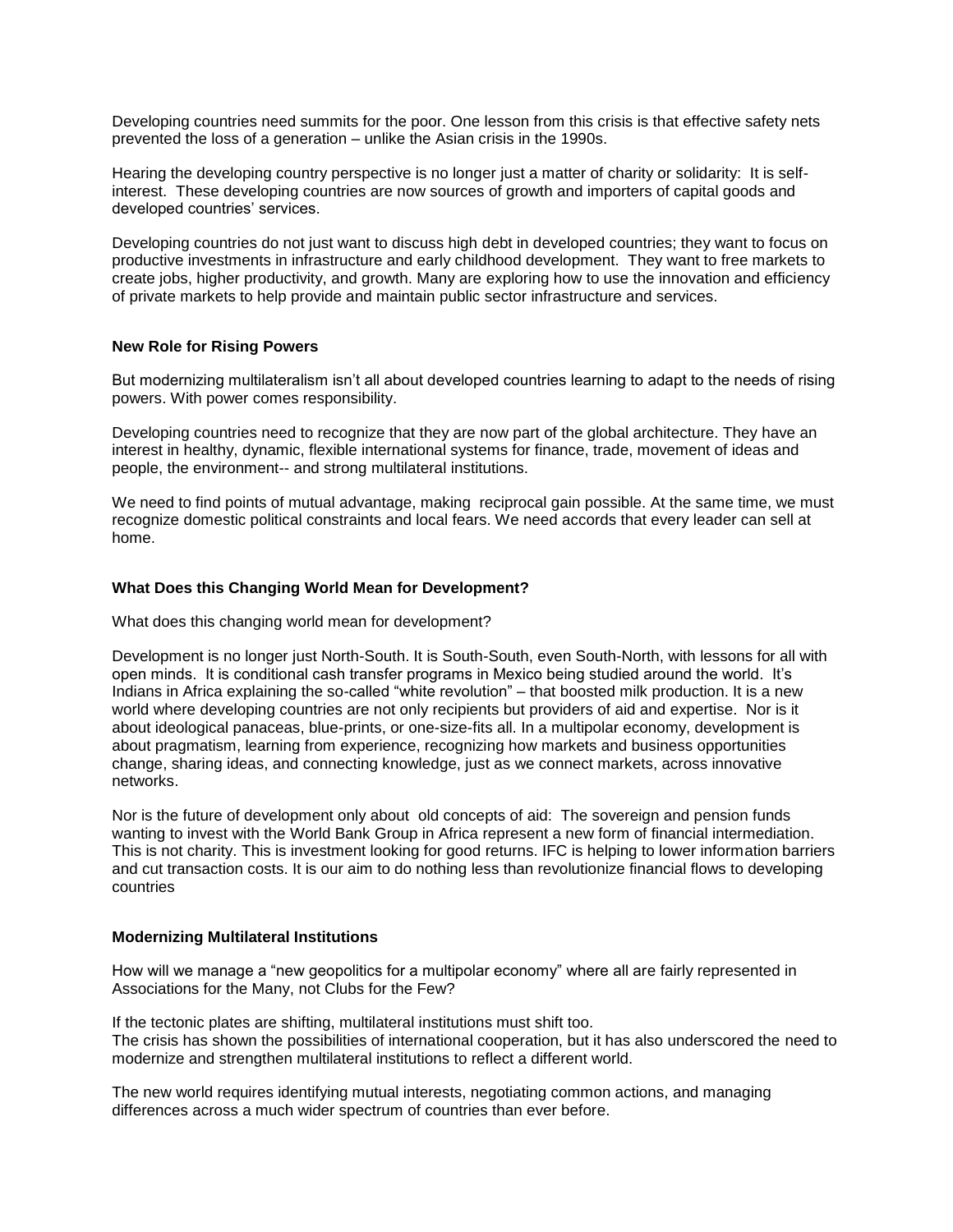It requires institutions that are fast, flexible, and accountable, that can give voice to the voiceless with resources at the ready.

It requires institutions that reach out to partners, with humility and respect, ready to learn from others, that can act as global connectors pioneering a new world of South-South and South-North learning and exchange.

It requires institutions that can demonstrate real results and can be held accountable when they falter.

The World Bank Group must reform to help play this role. And it must do so continually at an ever quicker pace. Government and public institutions tend to be slower to change than private organizations facing competition. We recognize this risk. To address it, we have launched the most comprehensive reforms in the institution's history.

### **We are Reforming to Become More Representative and Legitimate**

A modernized World Bank Group must represent the international economic realities of the 21st Century, recognizing the role and responsibility of growing stakeholders, but also their diversity and special needs, and provide a larger voice for Africa.

Reflecting these needs, we are urging our shareholders to keep their promise to move to 47 percent or more ownership by developing countries this month.

But we are not stopping there. In a model unique among International Financial Institutions, shareholdings will be reviewed every five years to allow for changes based on the continuing economic growth and evolution of our shareholders, with the goal of achieving equity over time. For the first time, shareholdings would be based on a formula specifically developed to reflect the needs and mandates of the World Bank Group: they will not only reflect economic power but also contributions to our fund for the world's poorest countries.

Senior management now includes a record number of executives from developing countries as well as women. And we need to do even more.

We need to work with developing countries as clients, not as objects of development models from textbooks. We need to help them solve problems, not test theories.

#### Yet problems need resources to fix them. **We are Reforming by Adding Resources**

Since the full force of the crisis hit in mid-2008, the World Bank Group has committed more than \$100 billion to support developing countries.

This broke all historical records. And I want to especially thank the World Bank Group staff who have risen to this challenge.

We got money where it is needed –fast. Even though the World Bank Group has traditionally been a lender on long-term projects, our development disbursements have exceeded the IMF's crisis payments.

When the World Bank Group stepped up to confront dangers, we depended on the effective and efficient use of resources on hand.

We will need more resources to support renewed growth and to make a modernized multilateralism work in this new multipolar world economy. Should the recovery falter, we would have to stand on the sidelines.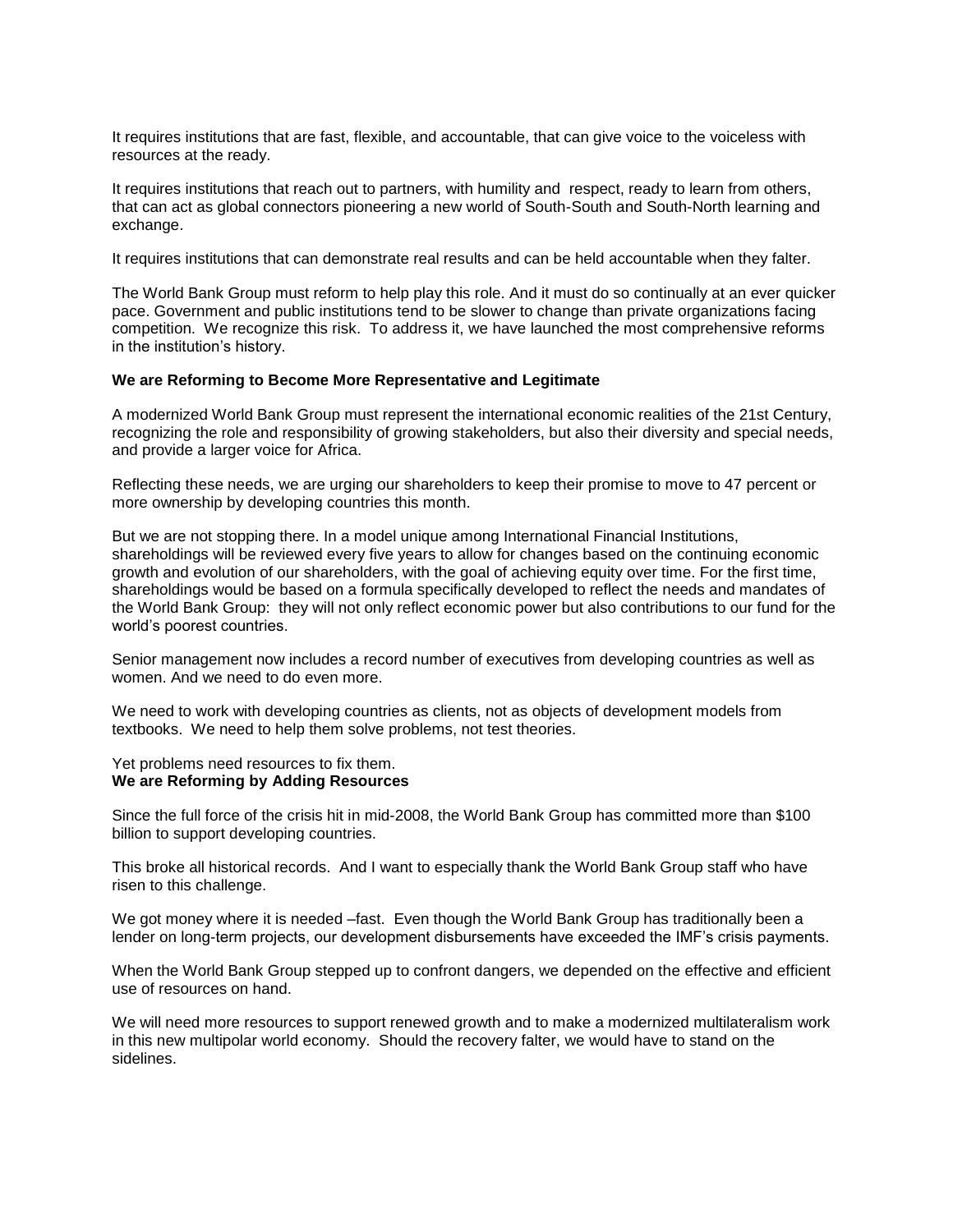The World Bank is therefore seeking its first capital increase in more than 20 years. Shareholders face a decision to strengthen the Bank Group, or allow it to wane in influence, losing an effective multilateral institution and leaving it poorly resourced to cope with whatever comes next.

In addition to providing critical financial resources, we have been demonstrating just how modernized multilateralism can work. We are building cooperation among 186 countries that are our members.

Over half the resources raised to strengthen our capital will come from developing countries, through price increases and greater capital investments. Agreement on this package of measures, if successful, would represent a multilateral success story that contrasts with recent stumbles in climate change and trade.

# **We are Reforming to Become More Effective, Innovative, and Accountable**

Representation and resources alone are not enough. We must also be more effective, responsive, innovative, flexible, and accountable.

We are reforming to sharpen our strategic focus where we can add most value -- focusing on the poor and vulnerable, especially in Sub-Saharan Africa; on creating opportunities for growth; on promoting global collective action – such as in climate change, agriculture, water and health; strengthening governance; and preparing for crises.

We are reforming to modernize our products and services, fostering opportunities for innovation, and considering a new decentralization model that will enable us to apply cutting-edge skills closer to clients, while gathering, customizing and sharing knowledge and experience globally. We need global reach, but also local touch.

We are reforming to focus on results, strengthening our governance and anti-corruption efforts, including strong prevention, and leading other international institutions in becoming more transparent and accountable. We have a New Access to Information policy, based on the Indian and U.S. freedom of information laws, which will be the first – but we hope not last – of its kind among international institutions. We are launching a new open access policy for World Bank data. Just last week, we concluded an agreement with other multilateral development banks on the cross-debarment of corrupt individuals and companies.

And we are launching a corporate scorecard so we can be held more accountable.

We know we make mistakes; if overcoming poverty were easy, it would have been eliminated long ago. By opening the shades for others to see what we are doing, how we are doing it, and with what results, we will catch errors more quickly and improve faster.

Taken together, these reforms are transformational. This will no longer be your grandparents' World Bank. It won't even be your parents'.

### **Conclusion**

Reform cannot be a one-time effort. It must be a constant --adaptation and re-adaptation, with continuous feedback loops to meet changing realities.

We cannot predict the future with assurance. But we can anticipate directions –and one is that the age of a multipolar global economy is coming into view.

This is no aberration, no blip. We still live in a world of nation-states. But there are now more states wielding influence on our common destiny. They are both developed and developing, spanning all regions of the globe. This can be all to the good. But the contours of this new multipolar economy are still forming. It needs to be shaped.